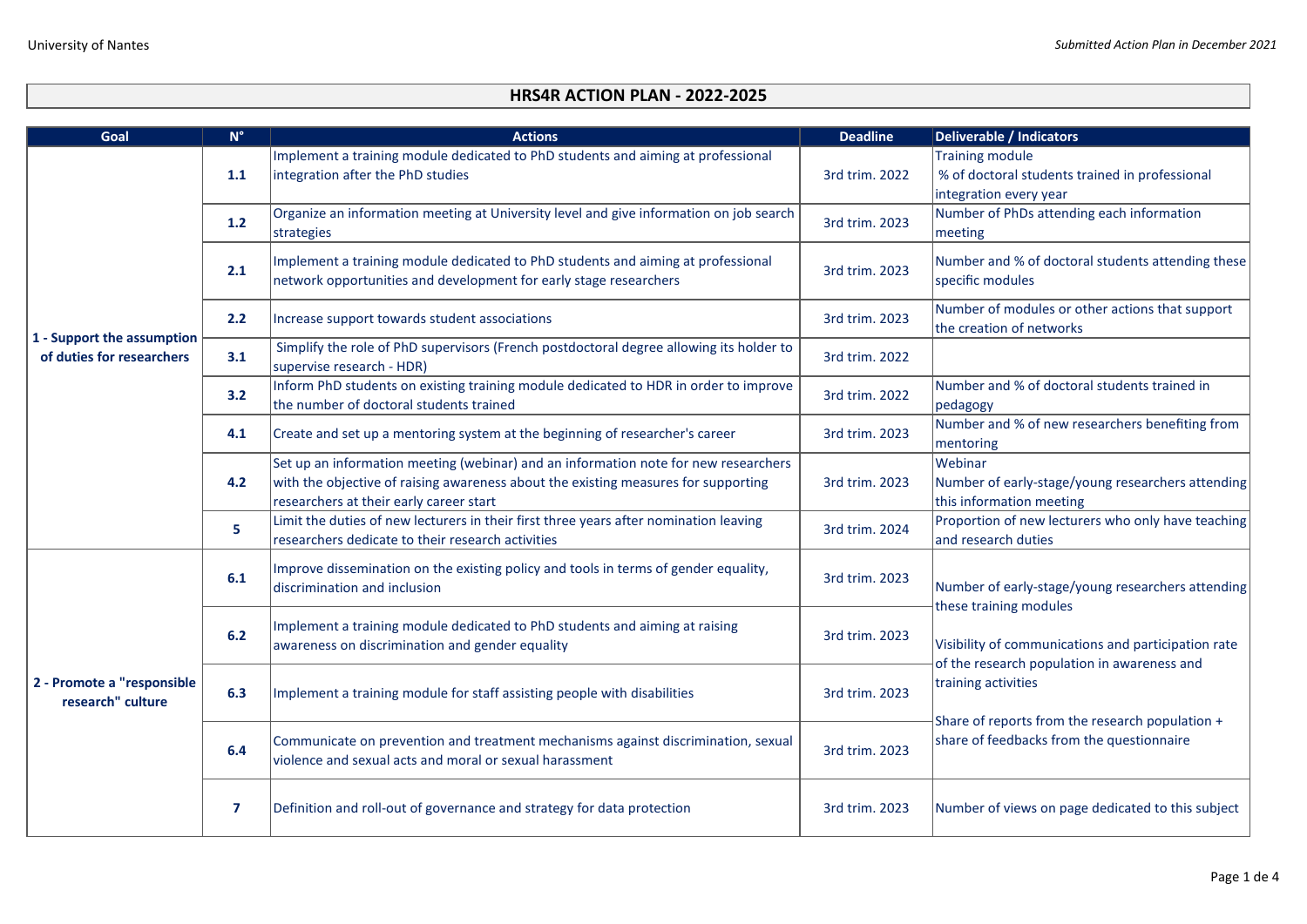| Goal                                              | $\mathbf{N}^\circ$ | <b>Actions</b>                                                                                                                                                                                                         | <b>Deadline</b> | <b>Deliverable / Indicators</b>                                                                                                             |
|---------------------------------------------------|--------------------|------------------------------------------------------------------------------------------------------------------------------------------------------------------------------------------------------------------------|-----------------|---------------------------------------------------------------------------------------------------------------------------------------------|
| 2 - Promote a "responsible<br>research" culture   | 8.1                | Improve dissemination of the existing measures already implemented on research<br>integrity and ethics                                                                                                                 | 3rd trim. 2022  | Number of people targeted by this communication<br>Number of requests received by the integrity and<br>ethics contact persons               |
|                                                   | 8.2                | Implement a committee dedicated to integrity matters when conducting research                                                                                                                                          | 3rd trim. 2022  | Committee created<br>Number of requests received by this Committee                                                                          |
|                                                   | 8.3                | Implement a training module on research integrity dedicated to all staff                                                                                                                                               | 3rd trim. 2022  | Number and % of people trained in scientific<br>integrity and ethics                                                                        |
|                                                   | 9.1                | Prevention of psycho social risks (specific information, training of managers, training of<br>teams, implementation of a participatory evaluation of PSRs)                                                             | 3rd trim. 2023  | Number of views of the dedicated page Number of<br>people trained<br>DUER share provided according to methodology                           |
|                                                   | 9.2                | Safety at work prevention of chemical, biological and physical risks                                                                                                                                                   | 3rd trim. 2023  |                                                                                                                                             |
| 3 - Make HR processes<br>readable and transparent | 10                 | Make the recruitment policy more visible through a clear, permanent and accessible<br>publication of recruitment schedules and methods                                                                                 | 2nd trim. 2022  | Number of views on page dedicated to this subject                                                                                           |
|                                                   | 28.1               | Set up a working group (webinar) with reseachers and staff members in order to<br>confirm/redefine the priority axis of the OTM-R Policy                                                                               | 4th trim. 2022  | <b>OTM-R Policy</b>                                                                                                                         |
|                                                   | 28.2               | Consolidate these priorities and existing procedures in order to write the OTM-R Policy<br>in coordination with the Steering group of the HRS4R                                                                        | 4th trim. 2023  |                                                                                                                                             |
|                                                   | 28.3               | Disseminate the OTM-R Policy to researchers and personel of the University                                                                                                                                             | 4th trim. 2023  |                                                                                                                                             |
|                                                   | 28.4               | Establish a quality control mechanism of the OTM-R                                                                                                                                                                     | 4th trim. 2023  |                                                                                                                                             |
|                                                   | 11                 | Clarify the distribution circuits and promotion measures and give support to<br>researchers whishing to progress through specific communication                                                                        | 3rd trim. 2023  | Number of views on page dedicated to this subject<br>Number of people targeted by the information<br>(participants of webinars for example) |
|                                                   | 12                 | Improve the communication about the criteria for the allocation of bonuses for<br>managing doctoral students and research, through the clear display of criteria and a<br>communication plan dedicated to the campaign | 1st trim. 2022  | Number of ex gratia appeals/per member of staff<br>who has applied (candidate)                                                              |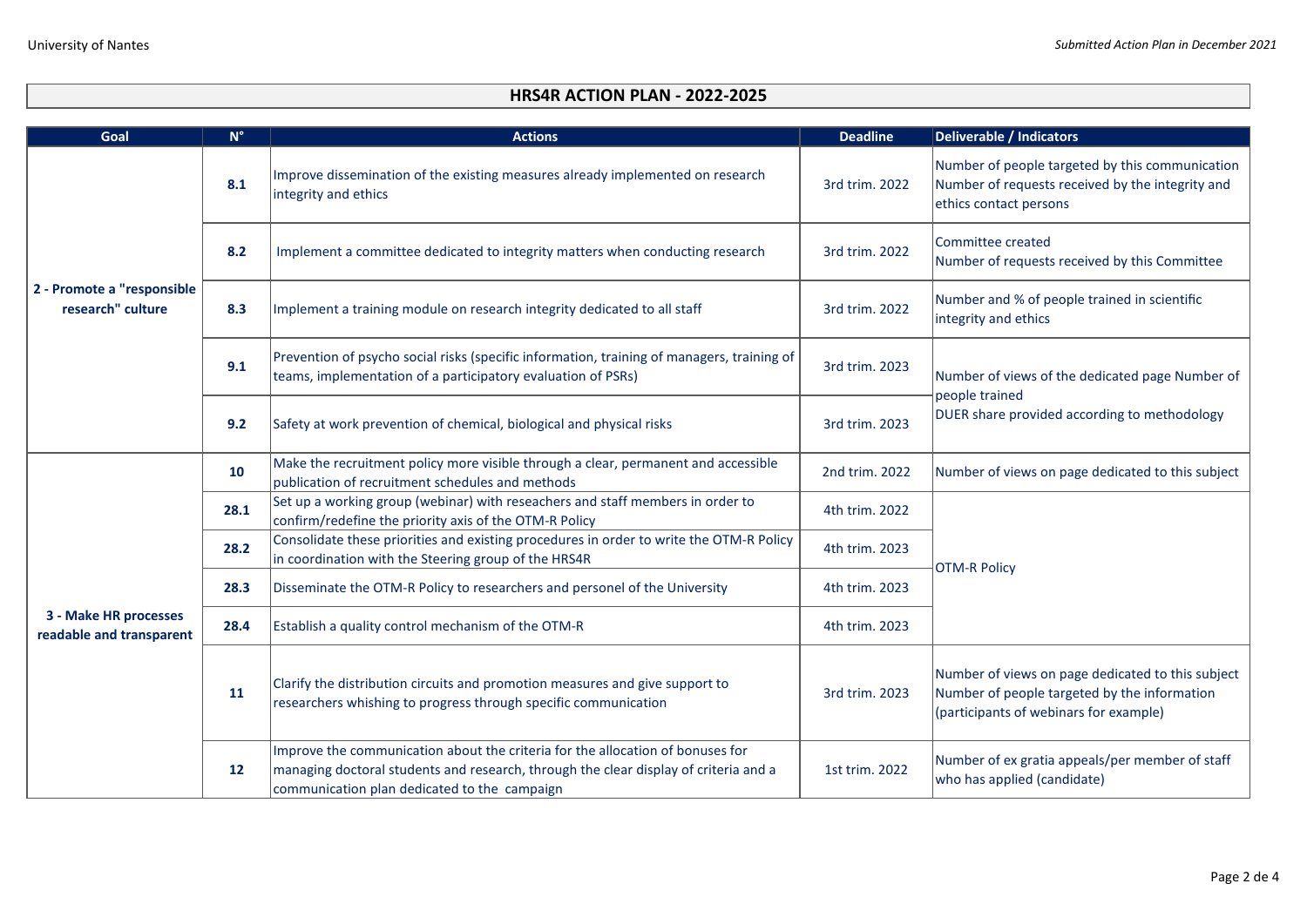| Goal                                                       | $N^{\circ}$ | <b>Actions</b>                                                                                                                                                                                                                                           | <b>Deadline</b> | <b>Deliverable / Indicators</b>                                                  |
|------------------------------------------------------------|-------------|----------------------------------------------------------------------------------------------------------------------------------------------------------------------------------------------------------------------------------------------------------|-----------------|----------------------------------------------------------------------------------|
| 4 - Value and recognize the<br>diversity of career paths   | 13          | Integrate a module about profiles when training the recruiters                                                                                                                                                                                           | 3rd trim. 2022  | Number of people trained in this module                                          |
|                                                            | 14          | Support the recruitment of teachers, researchers and research engineers, provide<br>evaluation grids / candidate analysis or other tools to the members of the juries.                                                                                   | 1st trim. 2022  | Deliverable (evaluation grids, tools)                                            |
|                                                            | 15          | Be open and support the desire for change in a person's career through an accessible<br>offer of professional development advice and through the support provided to<br>supervisors carrying out the career interview                                    | 1st trim. 2022  | Intranet page on HR support available<br>Number of individual appointments made. |
|                                                            | 16          | Take into account the diversity of pathways in the different ways of managing staff and<br>promote it by guaranteeing a representation of women in the graduates equivalent at<br>least to that of women within the establishment's teacher-researchers. | 3rd trim. 2023  | Modification of procedures for allocation Extended<br>career path                |
|                                                            | 17.1        | Develop incoming researchers mobility by enhancing communication on existing<br>hosting measures                                                                                                                                                         | 3rd trim. 2024  |                                                                                  |
|                                                            | 17.2        | Develop both institutional and day-to-day lab communication in English                                                                                                                                                                                   | 4th trim. 2023  | Number of people on international mobility coming<br>lin                         |
|                                                            | 17.3        | Implement dedicated incentives to attract researchers from abroad                                                                                                                                                                                        | 3rd trim. 2024  |                                                                                  |
|                                                            | 17.4        | (for incoming mobility) Publish job offers at EU/international level                                                                                                                                                                                     | 4th trim. 2023  |                                                                                  |
|                                                            | 17.5        | (for incoming mobility) Develop courses available in English at University level and<br>communicate them towards foreign lecturers/researchers                                                                                                           | 4th trim. 2022  |                                                                                  |
|                                                            | 18.1        | Explain researchers the different ways of becoming internationally mobile and inform<br>them about the various possibilities for international mobility                                                                                                  | 3rd trim. 2025  |                                                                                  |
|                                                            | 18.2        | Set-up an annual webinar to inform researchers on international mobility opportunities<br>and share feedbacks                                                                                                                                            | 3rd trim. 2025  | Number of people on international mobility going<br>away                         |
|                                                            | 18.3        | Share (for outgoing mobility) job offers at EU/international level                                                                                                                                                                                       | 3rd trim. 2025  |                                                                                  |
| 5 - Develop a facilitating<br>and open work<br>environment | 19.1        | Create a generic job description for head of research units                                                                                                                                                                                              | 3rd trim. 2022  | Link to job description<br>Communication on the job description                  |
|                                                            | 19.2        | Create a welcome guide for head of research units                                                                                                                                                                                                        | 3rd trim. 2022  | <b>Welcome guide</b><br>Communication on the welcome guide                       |
|                                                            | 19.3        | Facilitate access to existing training courses for head of research units                                                                                                                                                                                | 3rd trim. 2022  | Number of people attending the training courses                                  |
|                                                            | 20          | Set up training for thesis supervisors                                                                                                                                                                                                                   | 1st trim. 2022  | Proportion of thesis supervisors trained.                                        |